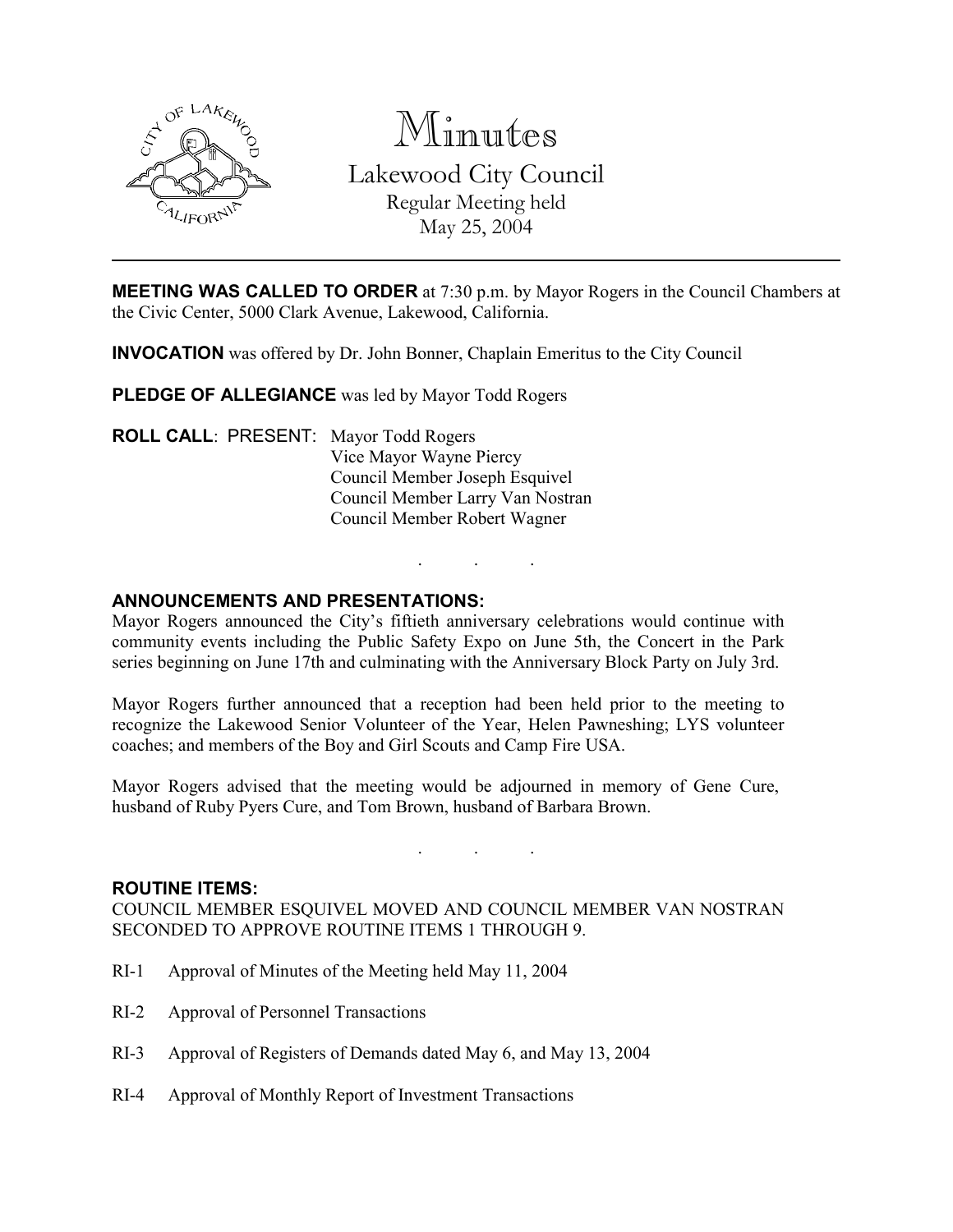City Council Minutes May 25, 2004 Page 2

#### ROUTINE ITEMS: Continued

- RI-5 RESOLUTION NO. 2004-25; A RESOLUTION OF THE CITY COUNCIL OF THE CITY OF LAKEWOOD APPROVING HELICOPTER PATROL SERVICES BY AND BETWEEN THE CITY OF LAKEWOOD AND CERTAIN OTHER CITIES REQUESTING HELICOPTER PATROL LAW ENFORCEMENT SERVICES THROUGH THE CITY OF LAKEWOOD
- RI-6 RESOLUTION NO. 2004-26; A RESOLUTION OF THE CITY COUNCIL OF THE CITY OF LAKEWOOD PROHIBITING THE PARKING OR STANDING OF VEHICLES BETWEEN 7 A.M. AND 12 P.M. ON MONDAY OF EACH WEEK FOR STREET SWEEPING PURPOSES ON BOTH SIDES OF DEL AMO BOULEVARD SOUTH SERVICE ROAD BETWEEN DEEBOYAR AVENUE AND MAYBANK AVENUE
- RI-7 Approval of Reuse Assistance Reimbursement Grant Appropriation
- RI-8 RESOLUTION NO. 2004-27; A RESOLUTION OF THE CITY COUNCIL OF THE CITY OF LAKEWOOD AUTHORIZING CITY EMPLOYED COMMUNITY SERVICES OFFICERS TO PERFORM IN A LAW ENFORCEMENT RELATED FUNCTION, WHICH NECESSITATES ACCESS TO DEPARTMENT OF JUSTICE (DOJ) CALIFORNIA LAW ENFORCEMENT TELECOMMUNICATIONS SYSTEM (CLETS) PROVIDED INFORMATION
- RI-9 Approving Renewal of Iacoboni Library Grounds Maintenance Agreement with the County of Los Angeles

UPON ROLL CALL VOTE, THE MOTION WAS APPROVED:

AYES: COUNCIL MEMBERS: Wagner, Esquivel, Piercy, Van Nostran and Rogers NAYS: COUNCIL MEMBERS: None

# 1.1 • AWARD OF BID FOR PUBLIC WORKS PROJECT NO. 03-6; WELL 13A WELLHEAD AND PUMP

. . .

The Director of Public Works, Lisa Rapp, presented an oral report based on the memorandum contained in the agenda and stated three bids had been received for the installation of the pump, electrical panel, disinfection equipment and related wellhead facilities for the newly drilled Well 13A at Candleverde Park. She reported that the low bidder, Ecology Construction, Inc., had requested to be relieved of their bid due to a clerical error. Although there had been consideration of awarding the bid to Ecology by eliminating the bid item that was the subject of the error and performing that work with a City crew, a formal protest had been received from the second lowest bidder. Therefore, it was the recommendation of staff that the City Council relieve Ecology Construction, Inc. of their bid, as requested, and as allowed by the California Public Contract Code; reject all other bids; and authorize staff to re-advertise the project, although Ecology would be prohibited from further participation.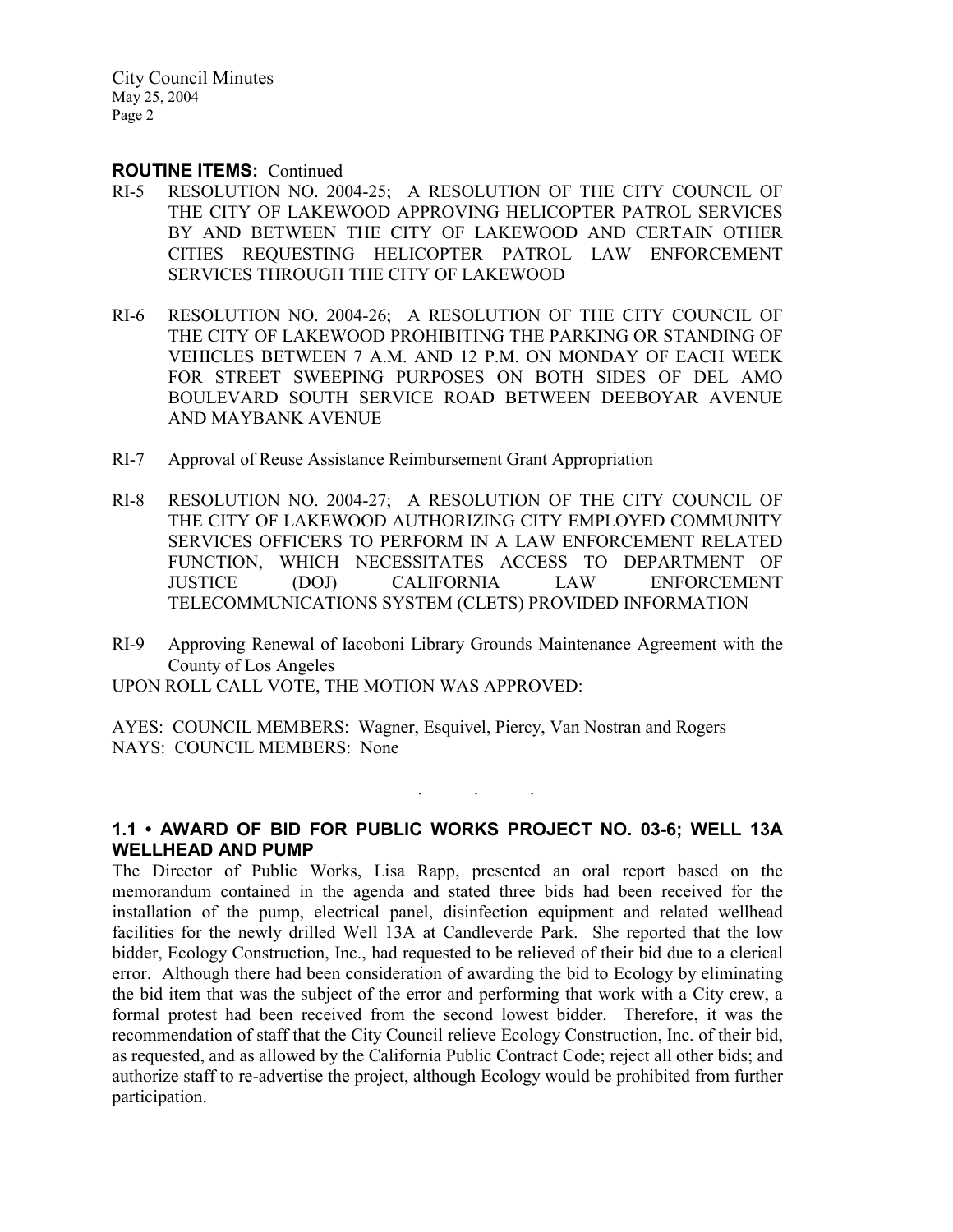City Council Minutes May 25, 2004 Page 3

## 1.1 • AWARD OF BID FOR PUBLIC WORKS PROJECT NO. 03-6; WELL 13A WELLHEAD AND PUMP - Continued

Responding to a question from Vice Mayor Piercy, Ms. Rapp stated that there were no specific time constraints on this project and that the delay caused by a re-bid would not be an issue.

Mayor Rogers opened the public hearing at 7:38 p.m. and called for anyone in the audience wishing to address the City Council on this matter. There was no response.

VICE MAYOR PIERCY MOVED AND COUNCIL MEMBER VAN NOSTRAN SECONDED TO CLOSE THE PUBLIC HEARING, REJECT ALL BIDS AND AUTHORIZE STAFF TO RE-BID THE PROJECT. UPON ROLL CALL VOTE, THE MOTION WAS APPROVED:

. . .

AYES: COUNCIL MEMBERS: Wagner, Esquivel, Piercy, Van Nostran and Rogers NAYS: COUNCIL MEMBERS: None

### 2.1 • LOITERING BY CRIMINAL STREET GANGS

City Attorney John S. Todd advised that the proposed ordinance had been prepared and was presented to the City Council at the request of the County of Los Angeles. He stated he had studied the County's ordinance, as well as similar ordinances from other cities to craft the ordinance as presented. He advised that the ordinance did not attempt to make certain activities illegal, but rather defined the term "street gang" and made it illegal for such a group to dominate an area, based on the detrimental effects on surrounding businesses and residences. He noted that the ordinance also included a provision addressing a parent or guardian allowing a minor child to participate in such a group.

ORDINANCE NO. 2004-6; AN ORDINANCE OF THE CITY COUNCIL OF THE CITY OF LAKEWOOD AMENDING ARTICLE IV OF THE LAKEWOOD MUNICIPAL CODE PERTAINING TO PUBLIC PEACE, MORALS AND WELFARE RELATING TO LOITERING BY CRIMINAL STREET GANGS

### COUNCIL MEMBER ESQUIVEL MOVED AND COUNCIL MEMBER VAN NOSTRAN SECONDED TO INTRODUCE ORDINANCE NO. 2004-6.

Mayor Rogers determined from the City Attorney that although supplementary findings and provisions had been added to form the Lakewood ordinance, all of the original provisions of the County ordinance had been included.

UPON ROLL CALL VOTE, THE MOTION WAS APPROVED:

AYES: COUNCIL MEMBERS: Wagner, Esquivel, Piercy, Van Nostran and Rogers NAYS: COUNCIL MEMBERS: None

. . .